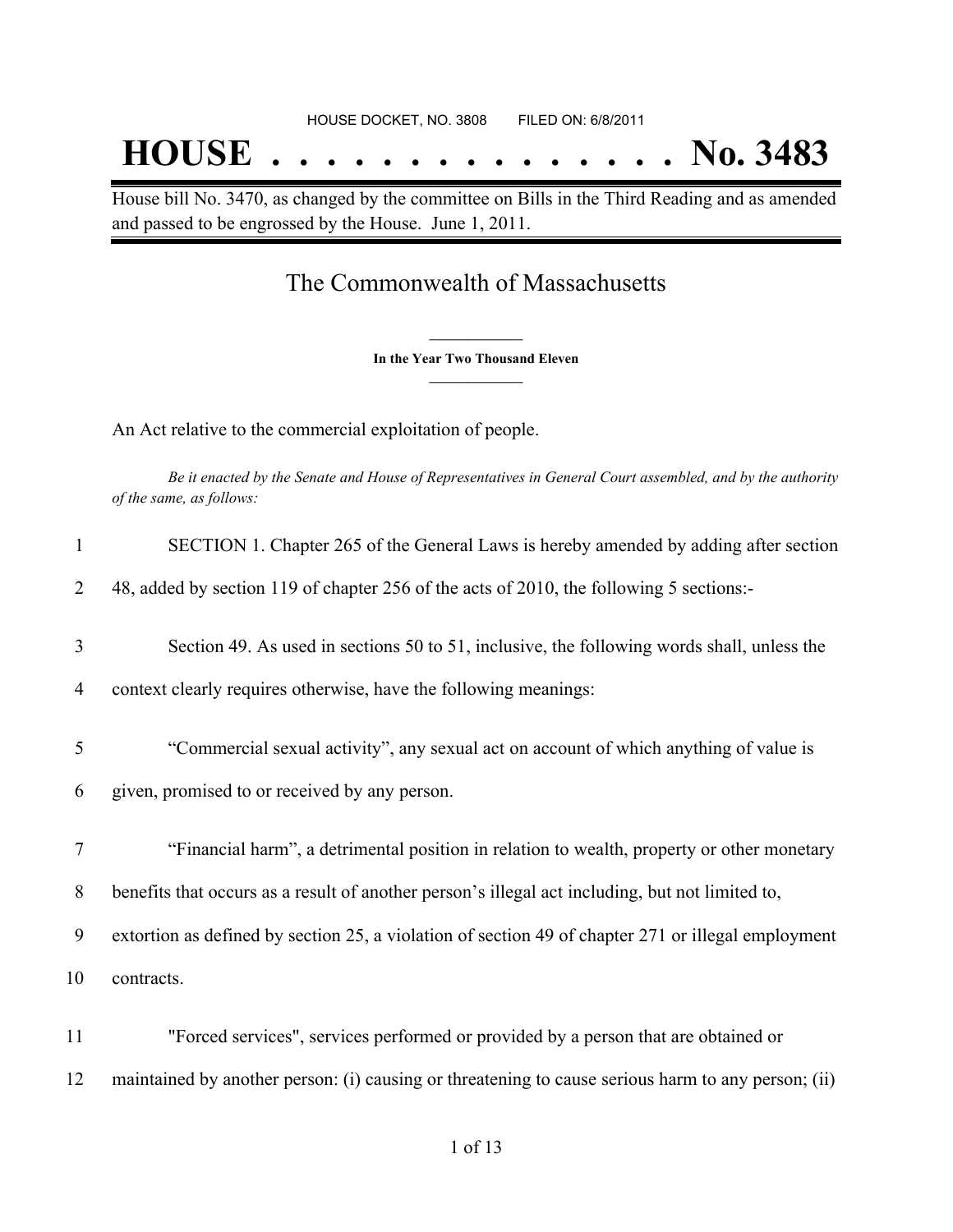physically restraining or threatening to physically restrain another person; (iii) abusing or threatening to abuse the law or legal process; (iv) knowingly destroying, concealing, removing, confiscating or possessing any actual or purported passport or other immigration document, or any other actual or purported government identification document, of another person; (v) use of extortion as defined by section 25; or (vi) causing or threatening to cause financial harm to any person.

 "Services", acts performed by a person under the supervision of or for the benefit of another, including, but not limited to, commercial sexual activity and sexually-explicit performances.

 "Sexually-explicit performance", an unlawful live or public act or show intended to arouse or satisfy the sexual desires or appeal to the prurient interests of patrons.

 Section 50. (a) Whoever knowingly: (i) subjects, or attempts to subject, or recruits, entices, harbors, transports, provides or obtains by any means, or attempts to recruit, entice, harbor, transport, provide or obtain by any means, another person to engage in commercial sexual activity, sexually-explicit performance or the production of unlawful pornography in violation of chapter 272, or causes or attempts to cause a person to engage in commercial sexual activity, sexually-explicit performance or the production of unlawful pornography in violation of said chapter 272; or (ii) benefits, financially or by receiving anything of value, from participation in a venture which has engaged in an act described herein, is guilty of the crime of trafficking of persons for sexual servitude and shall be punished by imprisonment in the state prison for not more than 15 years or by a fine of not more than \$25,000, or by both such imprisonment and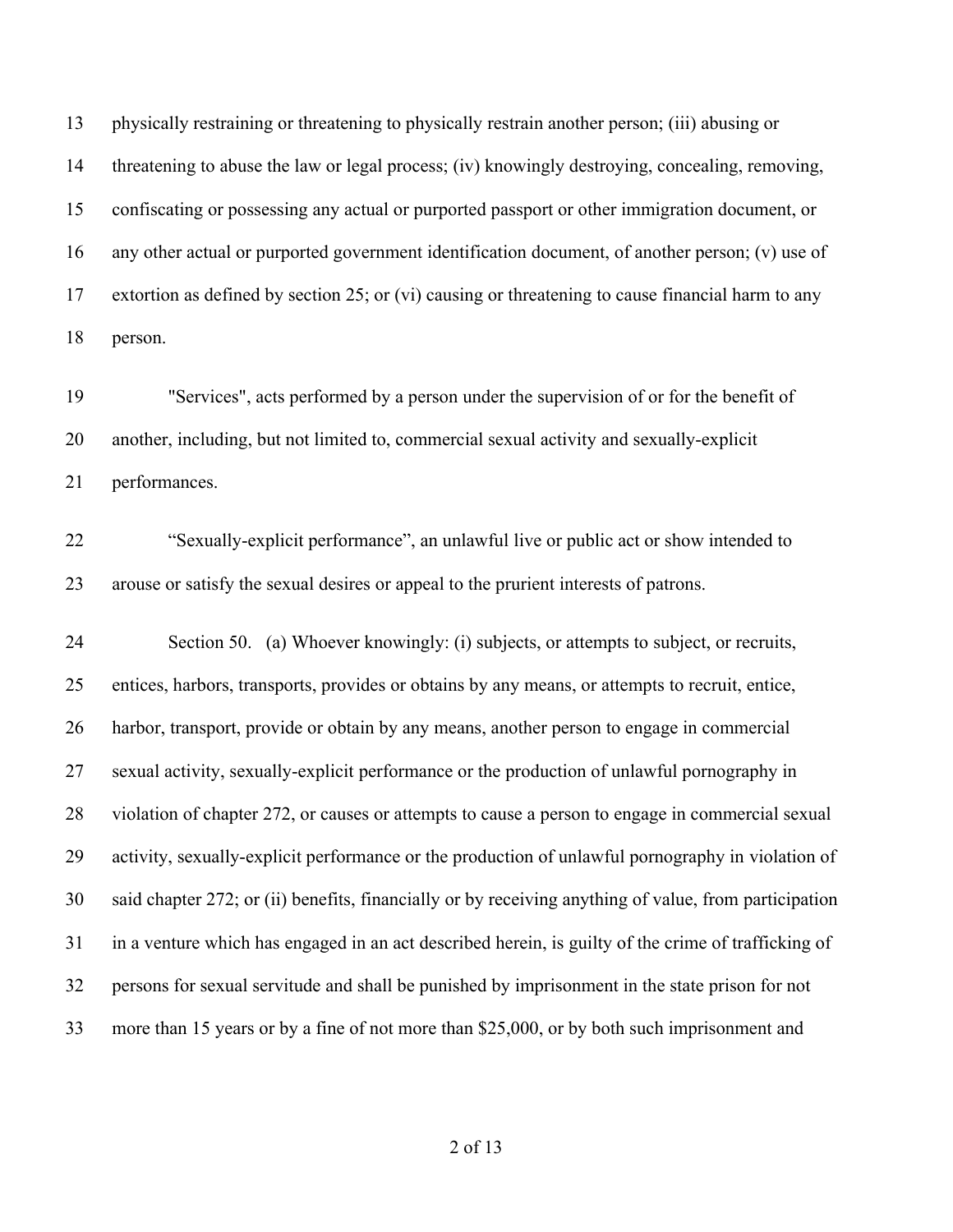fine; provided, however, that a prosecution commenced under the provisions of this section shall not be continued without a finding or placed on file.

 (b) Whoever commits the crime of trafficking of persons for sexual servitude upon a person under 18 years of age shall be punished by imprisonment in the state prison for life or for any term of years; provided, however, that a prosecution commenced under the provisions of this section shall not be continued without a finding or placed on file.

 Section 51. (a) Whoever knowingly: (i) subjects, or attempts to subject, another person to forced services, or recruits, entices, harbors, transports, provides or obtains by any means, or attempts to recruit, entice, harbor, transport, provide or obtain by any means, another person, intending or knowing that the person will be subjected to forced services; or (ii) benefits, financially or by receiving anything of value, from participation in a venture which has engaged in an act described herein, is guilty of trafficking of persons for forced services and shall be punished by imprisonment in the state prison for not more than 15 years or by a fine of not more than \$25,000, or by both such imprisonment and fine; provided, however, that a prosecution commenced under the provisions of this section shall not be continued without a finding or placed on file. A business entity that commits trafficking of persons for forced labor services shall be punished by a fine of not more than \$500,000.

 (b) Whoever commits the crime of trafficking of persons for forced services upon a person under 18 years of age shall be punished by imprisonment in the state prison for life or for any term of years; provided, however, that a prosecution commenced under the provisions of this section shall not be continued without a finding or placed on file.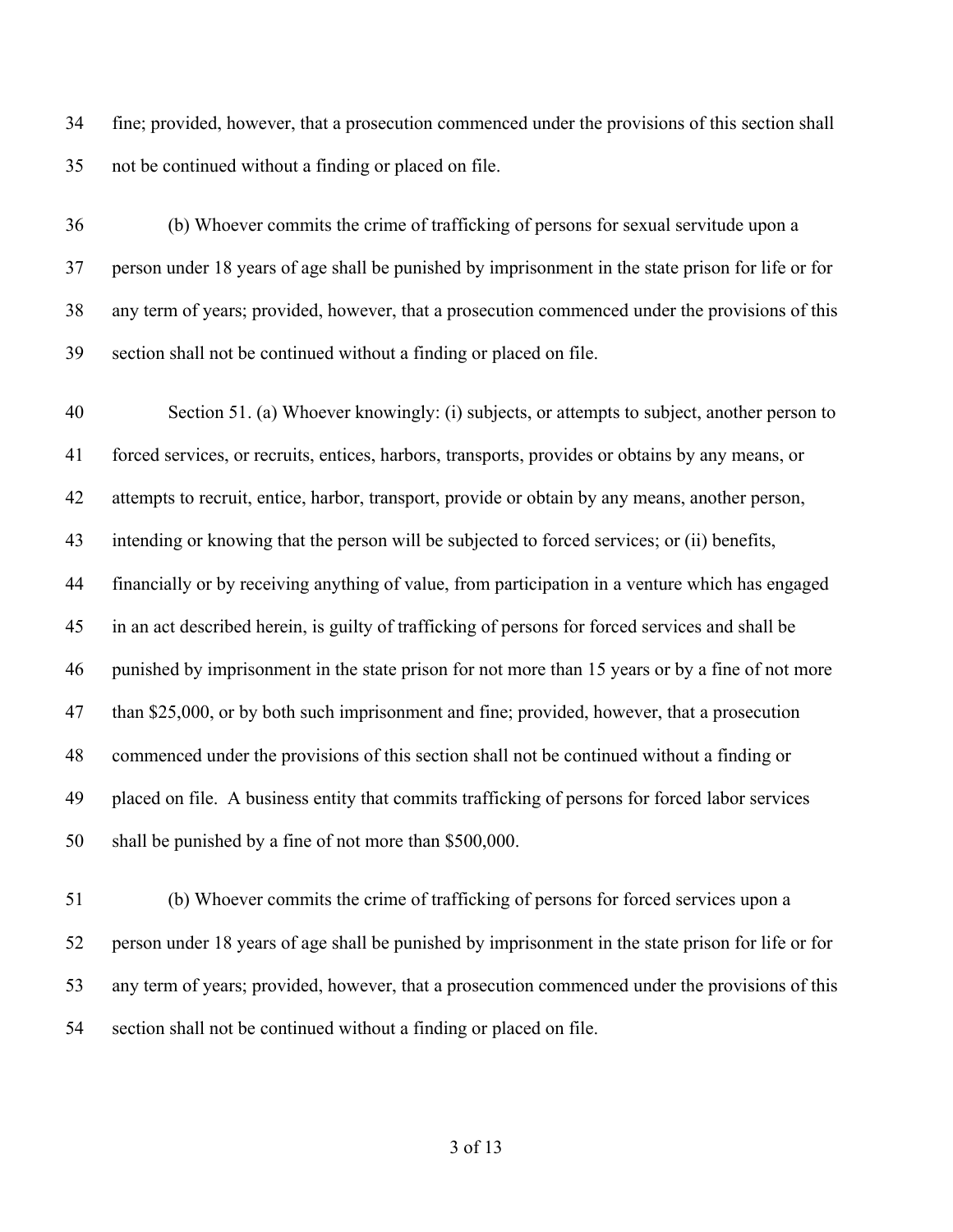Section 52. (a) (a) Whoever, after having been convicted of violation of section 50 or 51, commits a second or subsequent offense under said sections, shall be punished by imprisonment in the state prison for life or for any term of years, but not less than 10 years. The sentence imposed on such person shall not be reduced to less than 10 years, or suspended, nor shall any person convicted under this section be eligible for probation, parole, work release, or furlough or receive any deduction from his sentence for good conduct until he shall have served 10 years for such sentence. Prosecutions commenced under the section shall not be continued without a finding nor placed on file.(b) In any prosecution commenced pursuant to this section, introduction into evidence of a prior adjudication or conviction or a prior finding of sufficient facts by either certified attested copies of original court papers, or certified attested copies of the defendant's biographical and informational data from records of the department of probation, any jail or house of correction or the department of correction, shall be prima facie evidence that the defendant before the court has been convicted previously by a court of the commonwealth or any other jurisdiction. Such documentation shall be self-authenticating and admissible, after the commonwealth has established the defendant's guilt on the primary offense, as evidence in any court of the commonwealth to prove the defendant's prior conviction described therein. The commonwealth shall not be required to introduce any additional corroborating evidence or live witness testimony to establish the validity of such prior conviction.

- Section 53. All money seized as a result of a violation of section 50 or 51 shall be subject to forfeiture to the commonwealth and shall be made available by the court to any victim who is ordered restitution by the court pursuant to section 3 of chapter 258B.
- SECTION 2. Chapter 272 of the General Laws is hereby amended by striking out section 8, as appearing in the 2008 Official Edition, and inserting in place thereof the following section:-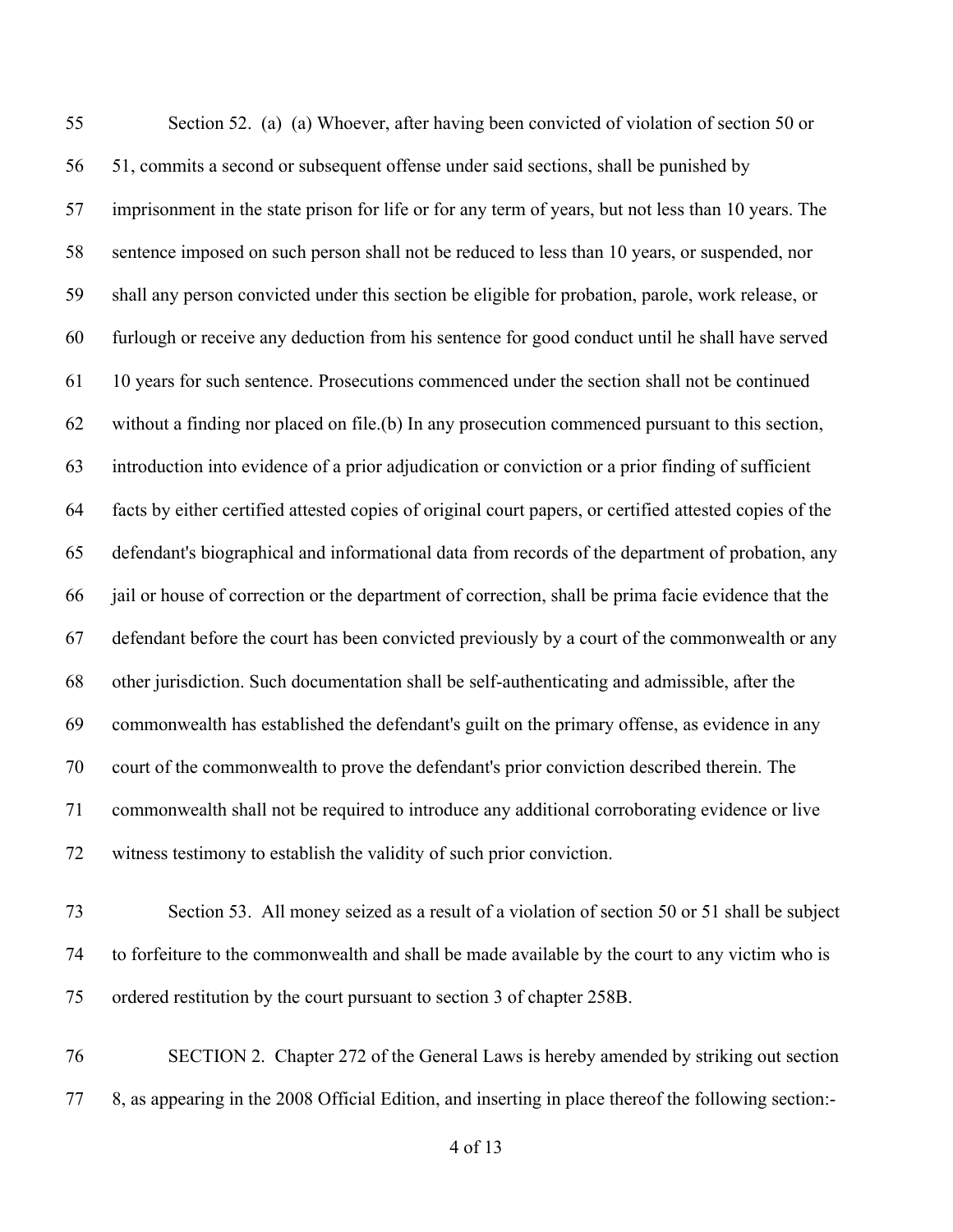Section 8. Whoever solicits or receives compensation for soliciting for a prostitute shall be punished by imprisonment in a house of correction for not more than 2 and one-half years, or by a fine of not more than \$5,000 or by both such imprisonment and fine. SECTION 3. Said chapter 272 is hereby further amended by striking out section 53A, as so appearing, and inserting in place thereof the following section:- Section 53A. (a)Whoever engages, agrees to engage or offers to engage in sexual conduct with another person in return for a fee, shall be punished by imprisonment in the house of correction for not more than 1 year or by a fine of not more than \$500, or by both such imprisonment and fine, whether such sexual conduct occurs or not. (b) Whoever pays, agrees to pay or offers to pay another person to engage in sexual conduct, or to agree to engage in sexual conduct with another person, shall be punished by imprisonment in the house of correction for not more than 2 and one-half years or by a fine of not more than \$5,000, or by both such imprisonment and fine, whether such sexual conduct occurs or not. (c) Whoever pays, agrees to pay or offers to pay any person with the intent to engage in sexual conduct with a child under the age of 18, or whoever is paid, agrees to pay or agrees that a third person be paid in return for aiding a person who intends to engage in sexual conduct with a

than 10 years, or in the house of correction for not more than 2 and one-half years or by a fine of

child under the age of 18, shall be punished by imprisonment in the state prison for not more

not more than \$10,000, or by both such imprisonment and fine, whether such sexual conduct

occurs or not; provided, however, that a prosecution commenced under the provisions of this

section shall not be continued without a finding or placed on file.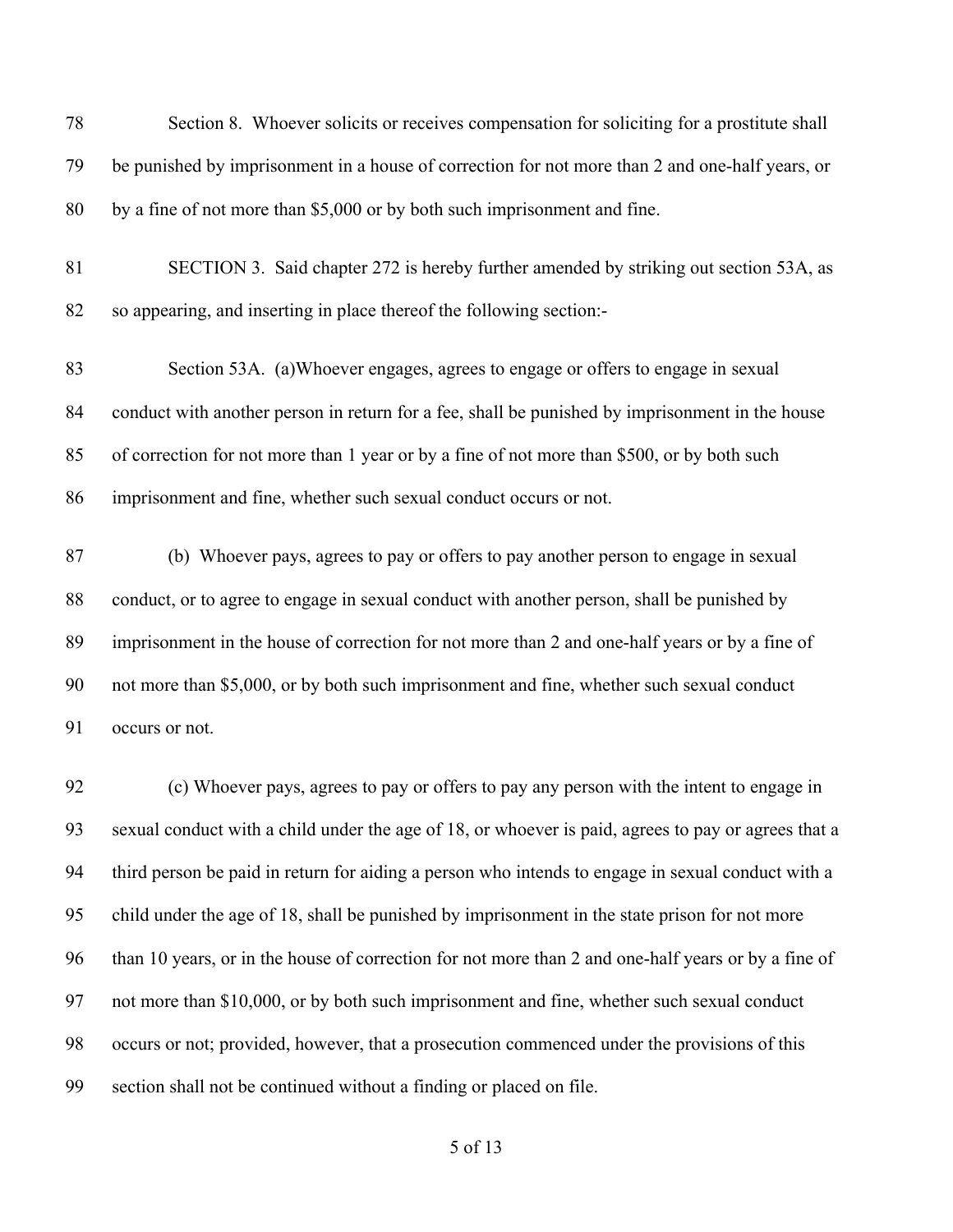SECTION 4. (a) There shall be an interagency task force to address all aspects of human trafficking, including sex trafficking and labor trafficking. The task force shall consist of 2 members of the senate, l of whom shall be the chairman of the committee on the judiciary, and 103 1 of whom shall be appointed by the minority leader of the senate; 2 members of the house of representatives, 1 of whom shall be the chairman of the committee on the judiciary, and 1 of whom shall be appointed by the minority leader of the house of representatives; the attorney general or the attorney general's designee who shall serve as the chair; 3 persons who shall be appointed by the attorney general from non-governmental organizations that specialize in human trafficking, including, but not limited to, those who work in the following areas: child and runaway services, and sexually exploited adults and labor, who shall serve for a term of 18 months; the executive director of the Massachusetts office for victim assistance or the director's designee; the director of the department of labor standards or the director's designee; the commissioner of the department of children and families or the commissioner's designee; the director of the office for refugees and immigrants or the director's designee; the secretary of the executive office of public safety and security or the secretary's designee; the commissioner of the office of probation or the commissioner's designee; the colonel of the Massachusetts state police or the colonel's designee; the director of the division of professional licensure or the director's designee; and 5 persons to be appointed by the governor, 1 of whom shall be the president of the Massachusetts District Attorneys Association or the president's designee, 1 of whom shall be the president of the Massachusetts Chiefs of Police Association or the president's designee,1 of whom shall be the chief of the Massachusetts Bay transportation authority transit police or the chief's designee, 1 of whom shall be the commissioner of the Boston police department or the commissioner's designee, and 1 of whom shall be an academic researcher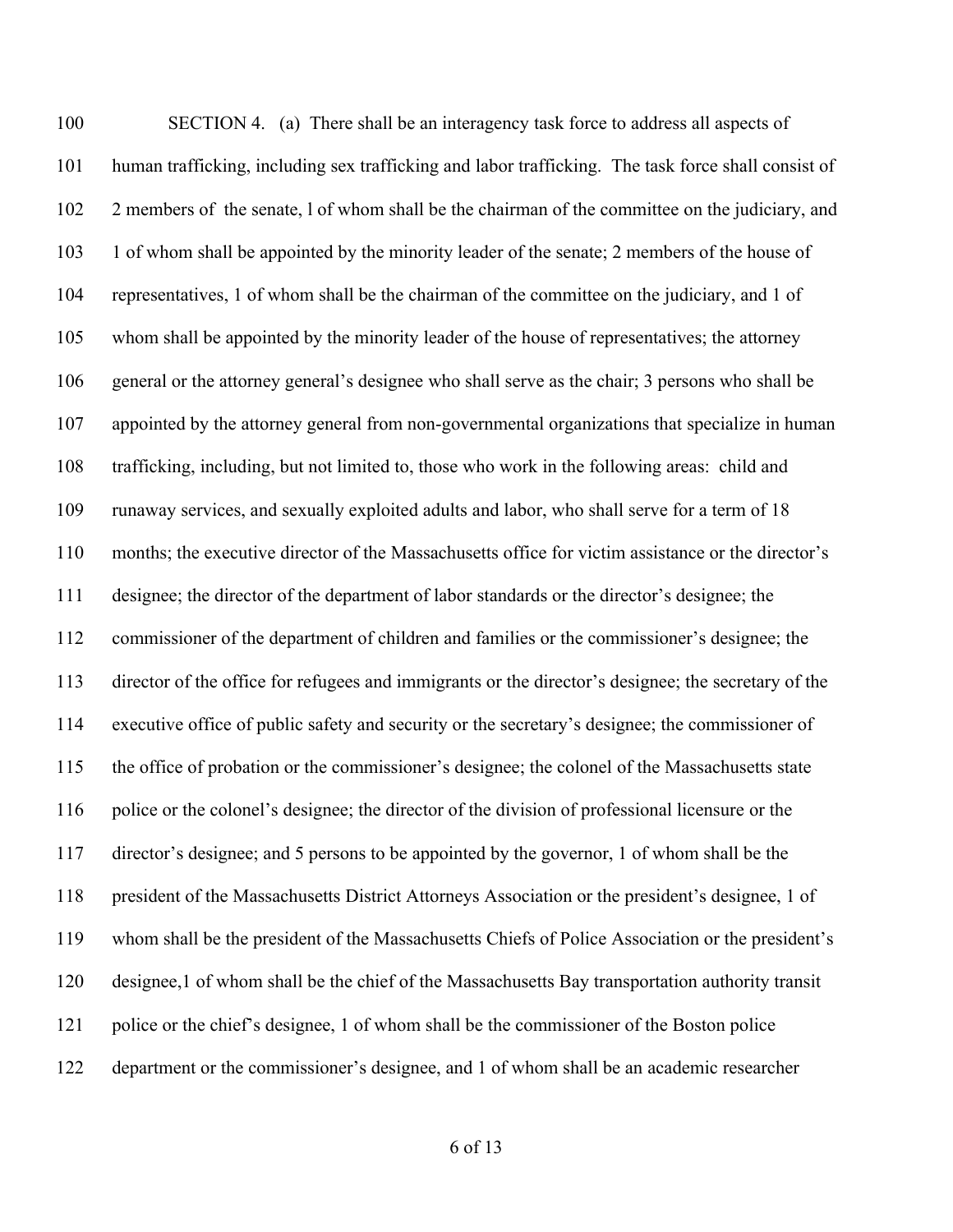dedicated to the subject of human trafficking. In addition to the designated members of the task force, the attorney general shall invite representatives of the United States Attorneys' offices and of federal law enforcement agencies operating within the commonwealth, including the Federal Bureau of Investigation, United States Immigration and Customs Enforcement, and the United States Department of Labor, to participate on the task force.

 (b) The task force shall: (i) coordinate the collection and sharing of human trafficking data among government agencies; provided, however that such data collection shall respect the privacy of victims of human trafficking; coordinate strategies and make recommendations for law enforcement to share information for the purposes of detecting individuals and groups engaged in human trafficking; (ii) review and recommend policies and procedures to enable state government to work with non-governmental organizations and other elements of civil society to prevent human trafficking and to protect and provide assistance to victims of trafficking; (iii) identify and review the existing services and facilities that meet the needs of victims of human trafficking that include, but are not limited to, health and mental health services, housing, education and job training, legal services, and victim compensation; (iv) recommend a system that would coordinate such services and assess the need for additional services; (v) evaluate various approaches used by state and local governments to increase public awareness of human trafficking; (vi) develop strategies to address the demand side of human trafficking; (vii) review the General Laws to determine if they need to be further amended in order to address human trafficking; and (viii) submit a report of its findings and recommendations to the clerks of the 143 senate and the house of representatives who shall forward the same to the chairs of the joint 144 committee on the judiciary 18 months from the effective date of this act. The task force shall determine if subsequent reports are necessary in order to properly address human trafficking.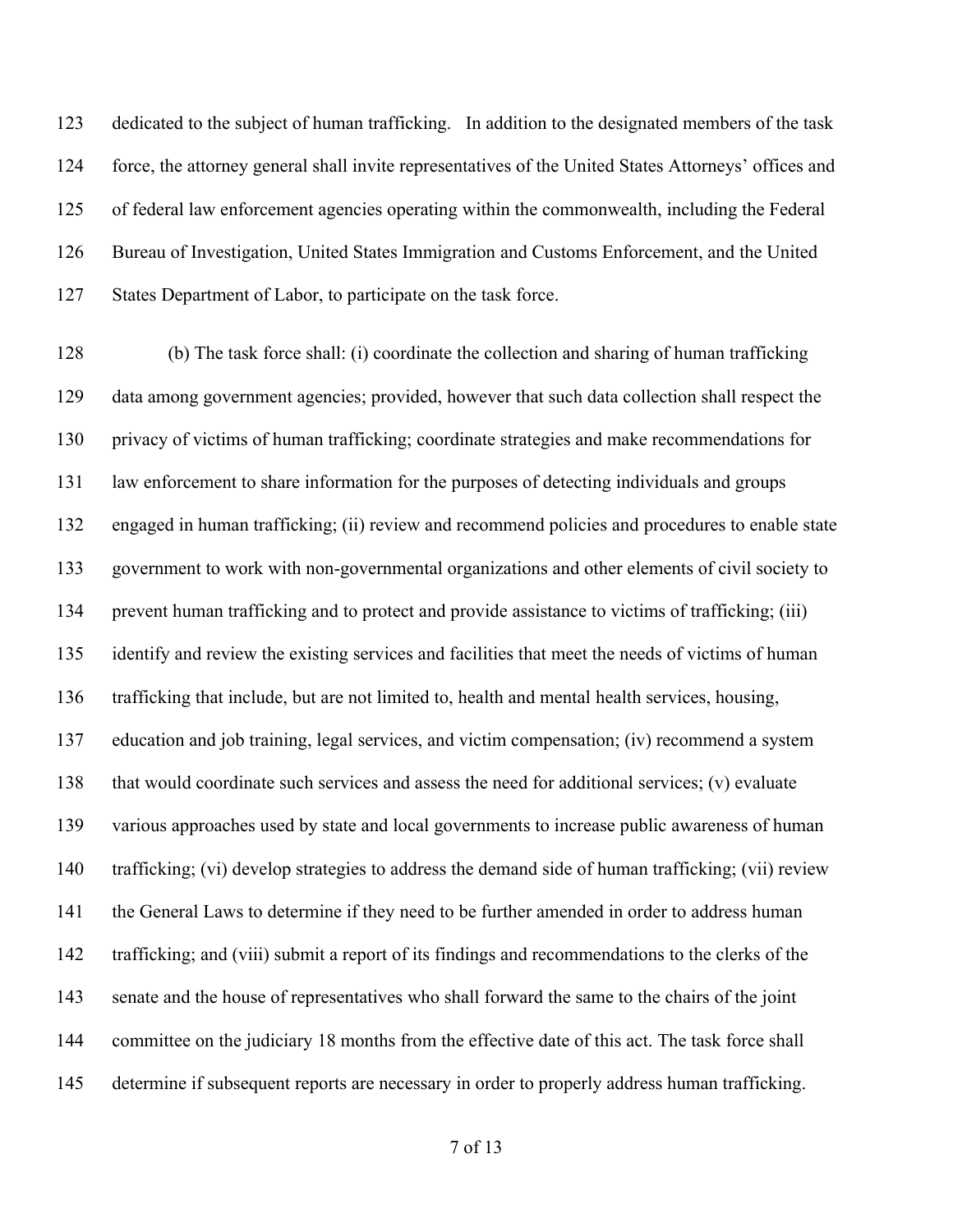| 146 | SECTION 5. Chapter 119 of the General Laws is hereby amended by inserting after                 |
|-----|-------------------------------------------------------------------------------------------------|
| 147 | section 39J the following section:                                                              |
| 148 | Section 39K. Definitions, as used in sections 39L through 39M:                                  |
| 149 | (a) The term "sexually exploited child" means any person under the age of 18 who has            |
| 150 | been subject to sexual exploitation because he or she:                                          |
| 151 | (1) is the victim of the crime of sex trafficking as defined in 22 United States Code 7105      |
| 152 | (2) engages in any act as defined in chapter 272 section 53A of the General Laws                |
| 153 | (3) is a victim of the crime, whether or not prosecuted, of inducing a minor into               |
| 154 | prostitution as defined by chapter 272 section 4A of the General Laws                           |
| 155 | $(4)$ engages in acts or conduct described in chapter 272 section 53 $(a)$ of the General       |
| 156 | Laws.                                                                                           |
| 157 | (b) The term "appropriate services" means the assessment, planning and care provided by         |
| 158 | a state agency or non-governmental organization or entity, provided however that such agency,   |
| 159 | organization or entity has expertise in providing services to sexually exploited children in    |
| 160 | accordance with such regulations that the department of children and families may promulgate or |
| 161 | policies of said department. These services may be provided through congregate care facilities, |
| 162 | whether publicly or privately funded, emergency residential assessment services, family based   |
| 163 | foster care or in the community. These services shall include food, clothing, medical care,     |
| 164 | counseling and appropriate crisis intervention services.                                        |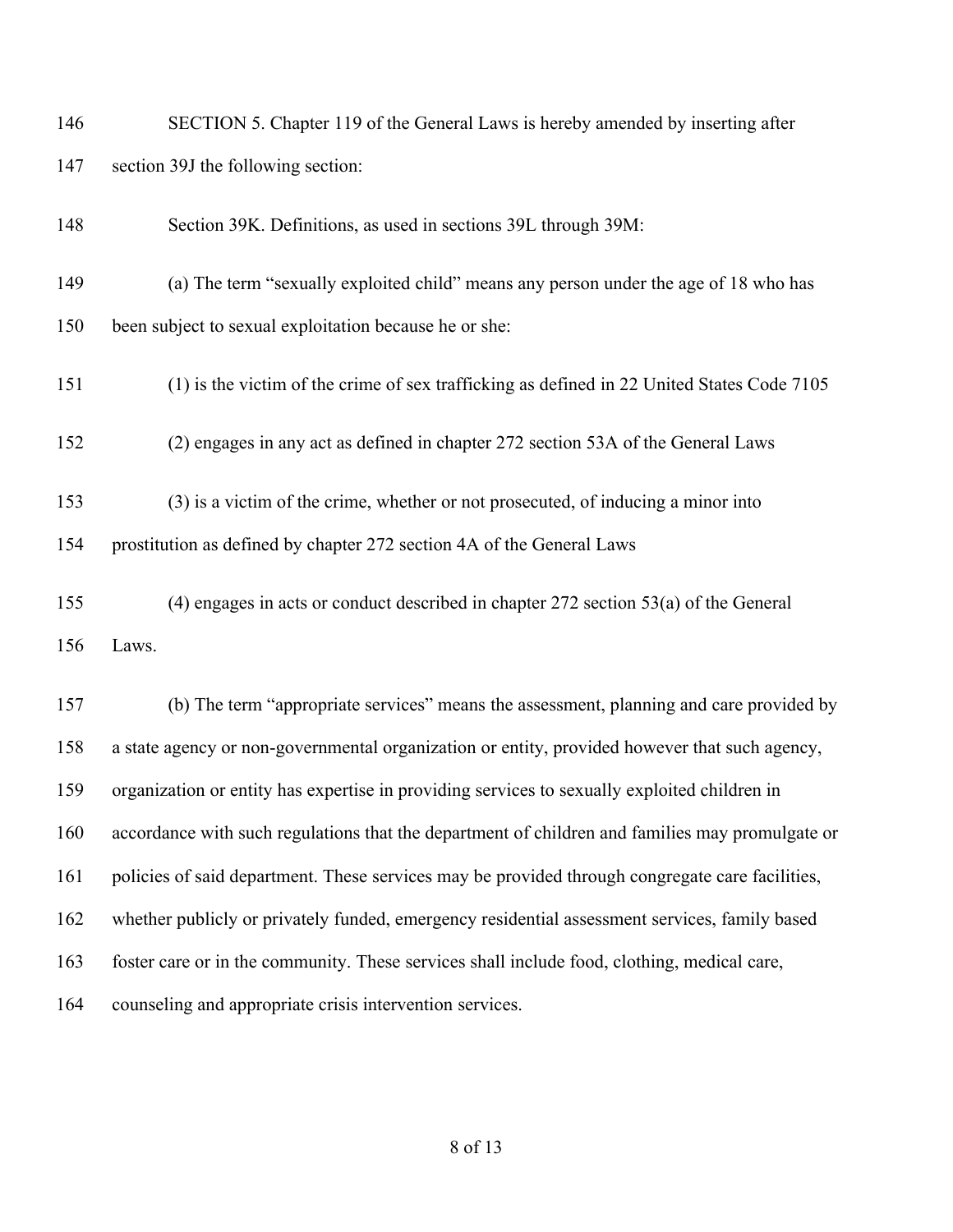(c) The term "advocate" means an employee of the service providers referred to in section (b) of this section or similar employee of the department of children and families who has been trained to work and advocate for the needs of sexually exploited children.

 SECTION 6. Chapter 119 of the General Laws is hereby amended by inserting after section 39K the following section:

 Section 39L. In any delinquency or criminal proceeding against a sexually exploited child alleging that the defendant violated section 53(a) or 53A(a) of chapter 272, there shall be a presumption that the matter should be handled instead as a proceeding under section 24 or 39E of chapter 119. Upon the motion of the defendant, or as raised sua sponte by the Court, the Court shall hold a hearing at which the prosecuting district attorney's office, the defendant, and other agencies or persons with relevant information may be heard to determine whether the matter shall proceed as a delinquency or criminal proceeding, or whether the delinquency or criminal proceeding should be dismissed and in its stead the Court should institute a child in need of services or care and protection petition. The information that the Court should consider in determining whether the presumption is rebutted should include, but not be limited to: whether child has been previously found to have committed an offense pursuant to section 53A(a) of chapter 272 or, has been previously convicted or adjudicated delinquent under section 53A(a) of chapter 272 and committed to the department of youth services; or, has previously engaged in conduct that, if proved, would constitute a violation of section 53A of chapter 272; or, has previously refused or been unable to cooperate with services offered under section 51B of chapter 119; and, the Court should consider the child's need for services that may be provided by department of children and families or any non-governmental organization that provides services to such children, and the protection of society from the conduct that forms the basis for the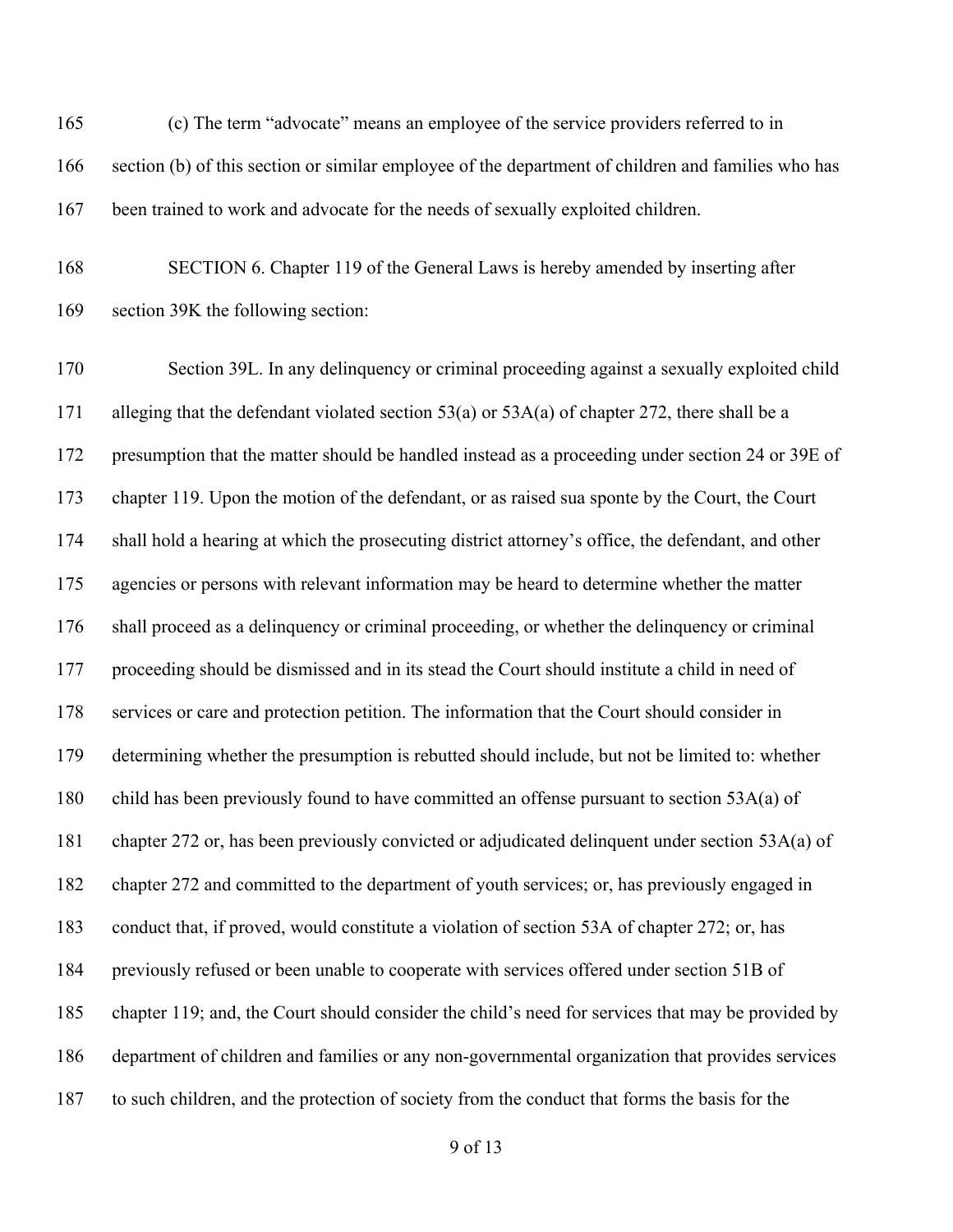proceeding. Whether to continue with the delinquency or criminal proceeding, or to dismiss said proceeding and proceed with a child in need of services or care and protection proceeding shall be within the court's discretion. The necessary findings of fact to support the decision shall be reduced to writing and made part of the court record. If, during the pendency of a child in need of services or care and protection proceeding initiated under this section, the child is not in substantial compliance with a lawful order of the court, or fails to comply with the guidance and services of the department or any designated non-governmental service provider, the court may, in its discretion, vacate the dismissal of the delinquency or criminal proceeding and restore that proceeding to the docket for trial or further proceedings in accordance with the regular course of such proceedings.

 SECTION 7. Chapter 119 of the General Laws is hereby amended by inserting after section 39L the following section:

Section 39M. Services for exploited children

 (a) Notwithstanding any inconsistent provision of law, the department of children and families shall promulgate regulations and shall provide for the child welfare services needs of sexually exploited children and to the extent that funds are available ensure appropriate services to serve sexually exploited children are available to children residing in the state at the time they are taken into custody by law enforcement, or are identified by the department of children and families as a sexually exploited child, and for the duration of any legal proceeding or proceeding in which they are either the complaining witness, defendant, or the subject child. Further, a sexually exploited child shall have access to an advocate as defined in section 39K (c). The advocate or a member of the multi-disciplinary service team as referenced in section 51D of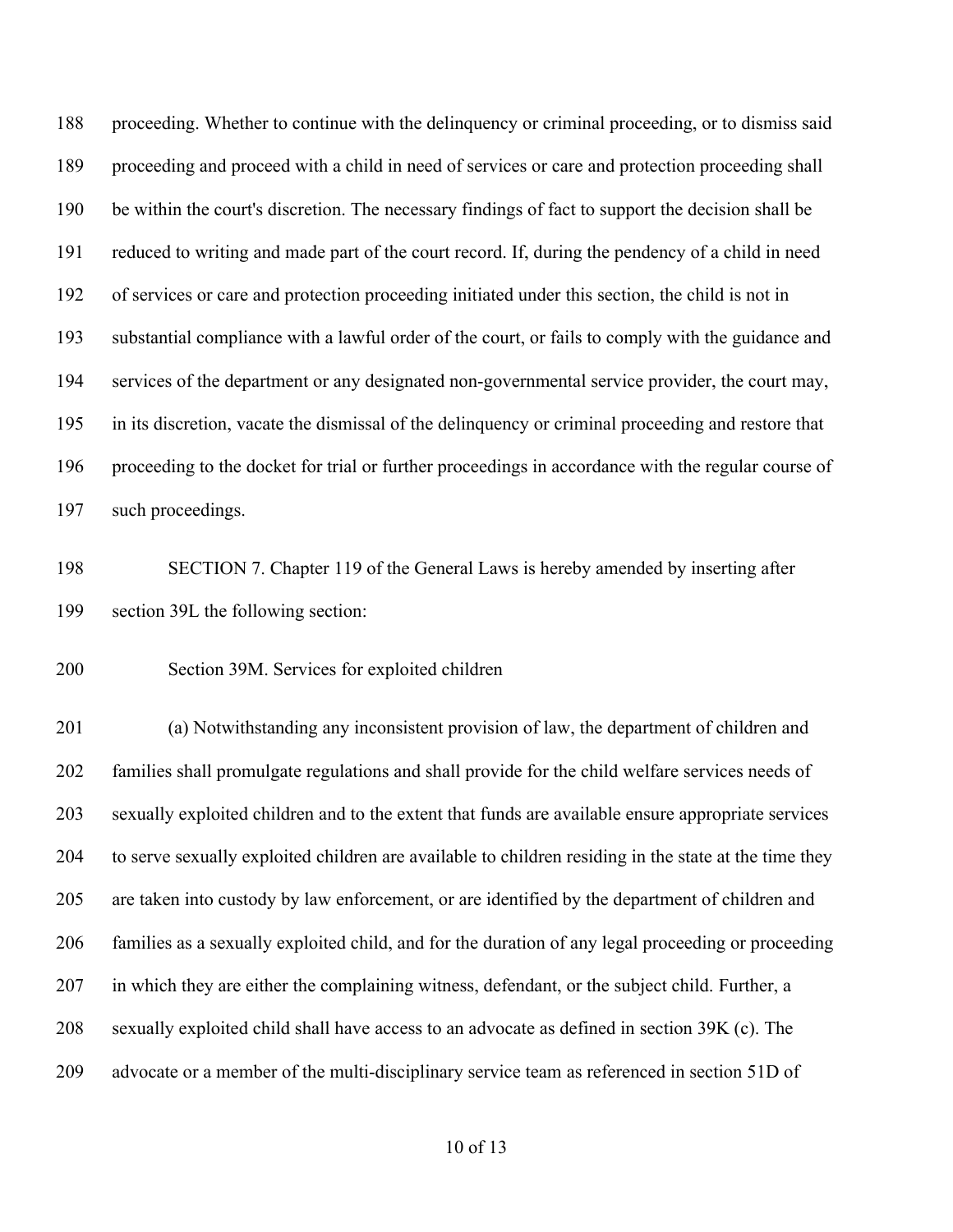chapter 119 shall accompany the child to all court appearances and will serve as a liaison between the service providers and the court.

 (b) All of the services created under this article may, to the extent possible provided by law, be available to all sexually exploited children whether they are accessed voluntarily, through a court proceeding under this chapter, or through a referral.

 (c) In determining the need for and capacity of the services created under this section, the department of children and families shall recognize that sexually exploited youth have separate and distinct service needs according to gender and, where the department of children and families determines that the need exists, to the extent that funds are available, appropriate services shall be made available, while ensuring that an appropriate continuum of services exists.

 (d) The commissioner of the department of children and families may, to the extent that funds are available, in conjunction with local law enforcement officials, contract with appropriate non-governmental organizations or entities with experience working with sexually exploited children to train law enforcement officials who are likely to encounter sexually exploited children in the course of their law enforcement duties on the provisions of this section and how to identify and obtain appropriate services for sexually exploited children. The department of children and families shall assist in obtaining any available funds for the purposes 227 of conducting law enforcement training from the federal justice department and/or the office of 228 juvenile justice and delinquency prevention.

229 SECTION 8. Chapter 119 section  $51A(a)$ , as so appearing, is hereby amended by removing the word "or" following the words: neglect, including malnutrition; and by inserting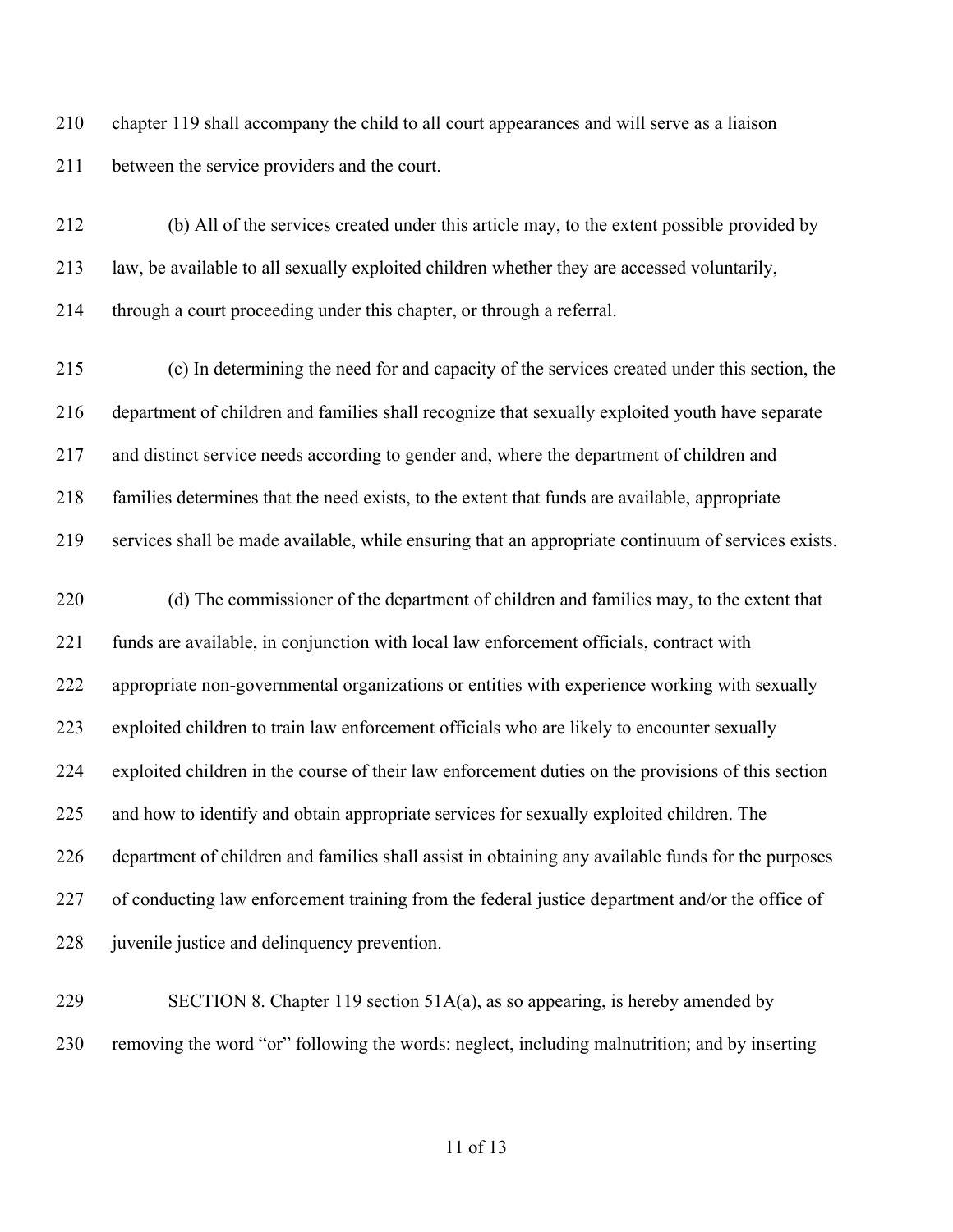231 the words ": or (iv) being a 'sexually exploited child' as defined in section  $39K(a)$  of this

chapter" after the following words: physical dependence upon an addictive drug upon birth.

 SECTION 9. Chapter 119 section 21, as so appearing, is hereby amended by inserting the words "; or (e) violates the provisions of chapter 272 sections 53A(a); 4A; 53(a) of The General Laws" after the following words: willfully fails to attend school for more than 8 school days in a quarter.

 SECTION 10. Chapter 119 section 51B (k) (3), as so appearing, is hereby amended by inserting the words "; or appears to be a 'sexually exploited child' as defined in section 39K(a) of this chapter" after the words "chapter 272;"

 SECTION 11. Chapter 119 section 51B (a), as so appearing, is hereby amended by inserting the words "provided, however, that a report that a child who appears to be a 'sexually exploited child' as defined in section 39K(a) of this chapter shall be investigated without regard to whether the child is living with a parent or guardian or other caretaker or not" after the words "home environment"

 SECTION 12. Chapter 119 section 51B (g), as so appearing, is hereby amended by inserting the words "provided, however, that a child who appears to be a 'sexually exploited child' as defined in section 39K(a) of this chapter shall be offered appropriate services to safeguard his or her welfare" after the following words: "whenever possible."

 SECTION 13. Chapter 119 section 51B (g), as so appearing, is hereby amended by inserting the words "If the child who appears to be a 'sexually exploited child' as defined in section 39K(a) of this chapter shall decline the services, or is unable or unwilling to participate in